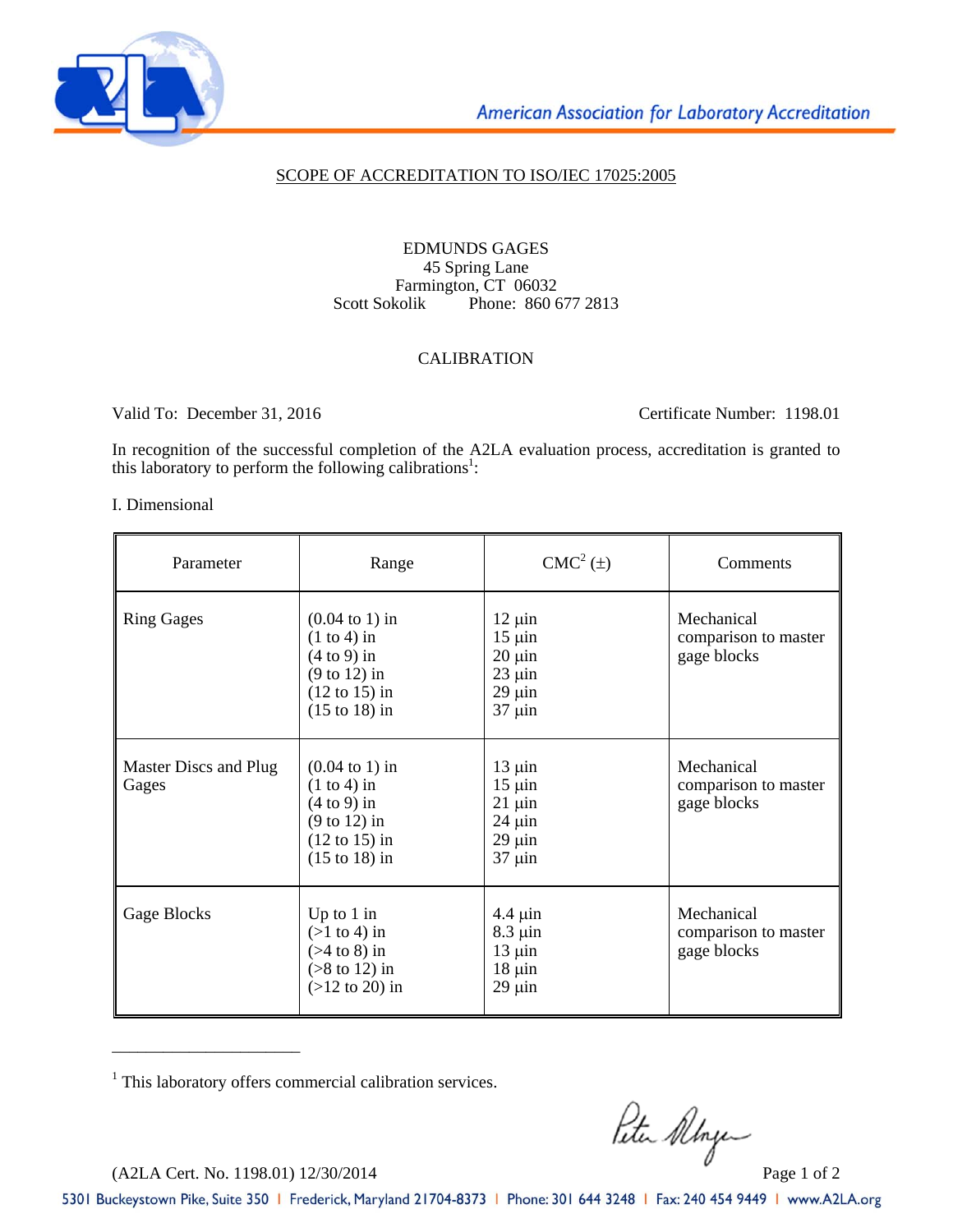$2^2$  Calibration and Measurement Capability Uncertainty (CMC) is the smallest uncertainty of measurement that a laboratory can achieve within its scope of accreditation when performing more or less routine calibrations of nearly ideal measurement standards or nearly ideal measuring equipment. CMCs represent expanded uncertainties expressed at approximately the 95 % level of confidence, usually using a coverage factor of  $k = 2$ . The actual measurement uncertainty of a specific calibration performed by the laboratory may be greater than the CMC due to the behavior of the customer's device and to influences from the circumstances of the specific calibration.

Peter Allyen